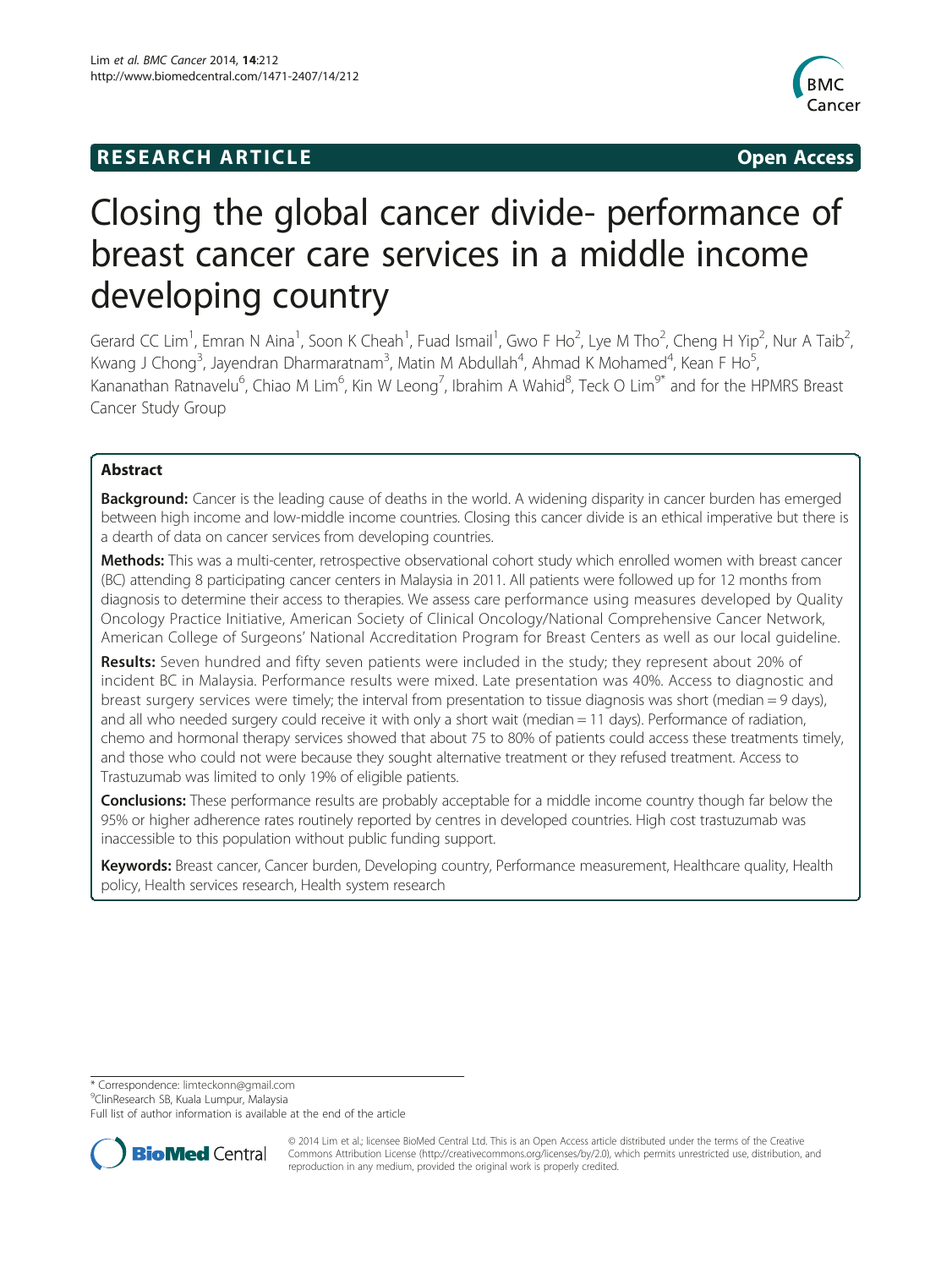#### Background

Cancer is the leading cause of deaths and disability in the world, and a widening disparity in cancer burden has emerged between high income and low-middle income countries (LMIC) [[1,2\]](#page-6-0). Once thought to be exclusively a burden for developed countries, developing countries today bear an increasing proportion of the burden; In 1970, 15% of newly reported cancers were in developing countries, compared with 56% in 2008 [[3](#page-6-0)]. By 2030, the proportion is expected to be 70% [[3-5](#page-6-0)]. This is due to population growth, ageing and changing lifestyles (smoking, diet etc.). Developing countries also bear an increasing share of the burden in cancer deaths; two-thirds of the  $7 \cdot 6$  million deaths every year from cancer world-wide occur in LMIC [[4,5\]](#page-6-0). This is due to improving survival in developed countries in the past 3 decades as a result of earlier detection and new and more effective treatments [\[6\]](#page-6-0), but little of these advances are accessible to most people in LMIC.

Closing this cancer divide between rich and poor countries is not just an ethical imperative. There is sound economic justification too for reducing avoidable cancer deaths which are costly in economic productivity terms. The Global Task Force on Expanded Access to Cancer Care and Control in Developing Countries has recently presented a compelling case for comprehensive action on expanded access to cancer care and control [[1,2\]](#page-6-0). In responding to its call for action, we had reviewed the cancer care services in Malaysia, a middle income country, and it was immediately obvious there was hardly any data at all to inform national cancer care planning. Similarly there is little granularity to the performance of cancer services in other developing countries too.

Evaluating the performance of cancer services however is challenging. Unlike for HIV, with which cancer care is often compared [[7](#page-6-0)], where access could simply be measured by the number of HIV patients treated with antiretroviral drugs, there is no simple method for measuring access to cancer care. Cancer care is far more complex and multi-faceted. Early diagnosis is important, which requires an active screening service and tissue diagnosis; tumor characteristics are heterogeneous and there are multiple treatment modalities which have to be individually tailored guided by specific tumor characteristics while taking into consideration patient's preference and local availability of treatments. Cancer is increasingly a chronic disease and its care could stretch over years, which further complicates its measurement.

Fortunately, there have been recent advances in the development of evidence based rigorous and scientifically sound performance metrics [[8-12\]](#page-6-0). These measures basically recommend a specific treatment modality for a sub-group of cancer patients defined by specific tumor

characteristics, and further specify a time interval from diagnosis when treatment should be initiated. These measures have been adopted by national bodies tasked with healthcare quality oversight such as the National Quality Forum in US [[13](#page-6-0)]. This has helped standardize the collection of cancer care data and enable the evaluation of the extent to which cancer care in a country adhere with current evidence as described by the performance measures. It has also helped identify factors contributing to sub-optimal care, so that appropriate strategies and interventions could be implemented to improve the delivery of services.

We adopted these performance metrics to measure performance of cancer care services in Malaysia, a middle income developing country in South East Asia with a population of 28.9 million and GDP per capita of RM 30,420 (~USD9,000) in 2011 [[14\]](#page-6-0). In 2012, Malaysia's age standardized cancer incidence was 143.6 per 100,000 population, cancer mortality 85.8 per 100,000 population, giving a Mortality: Incidence ratio of 60% [[15\]](#page-6-0). Historically, the Malaysian health care system, like other former British colonies such as Hong Kong and Sri Lanka in the region, has retained a tax-funded public health service, much like the British National Health Service, alongside a private sector in a mixed health economy. However, as the economy matures, the private health sector, largely financed by private insurance, employer provided benefits or out-of-pocket payment has become increasingly sizeable. In 2006, annual health spending was 4.3% of GDP, of which public and private finance accounted for 45% and 55% respectively [[16](#page-6-0)]. Finance and provision for cancer care in Malaysia follow the same public-private split; the public sector where patients receive publicly funded therapy and the private sector where patients pay out of pocket or their health insurance or employers fund treatment.

#### Methods

We conducted a multi-center, retrospective observational cohort study to measure the performance of breast cancer care services in Malaysia. A central ethics committee, the Ministry of Health's Medical and Research Ethics Committee, has approved the study and granted waiver from the requirement to obtain individual informed consent from patients. The waiver is justified by this being an observational study based entirely on data abstracted from medical record, and that such data are already routinely collected for healthcare quality assurance purpose.

#### Study population

The study population consisted of women with breast cancer diagnosed in year 2011. The 9 largest cancer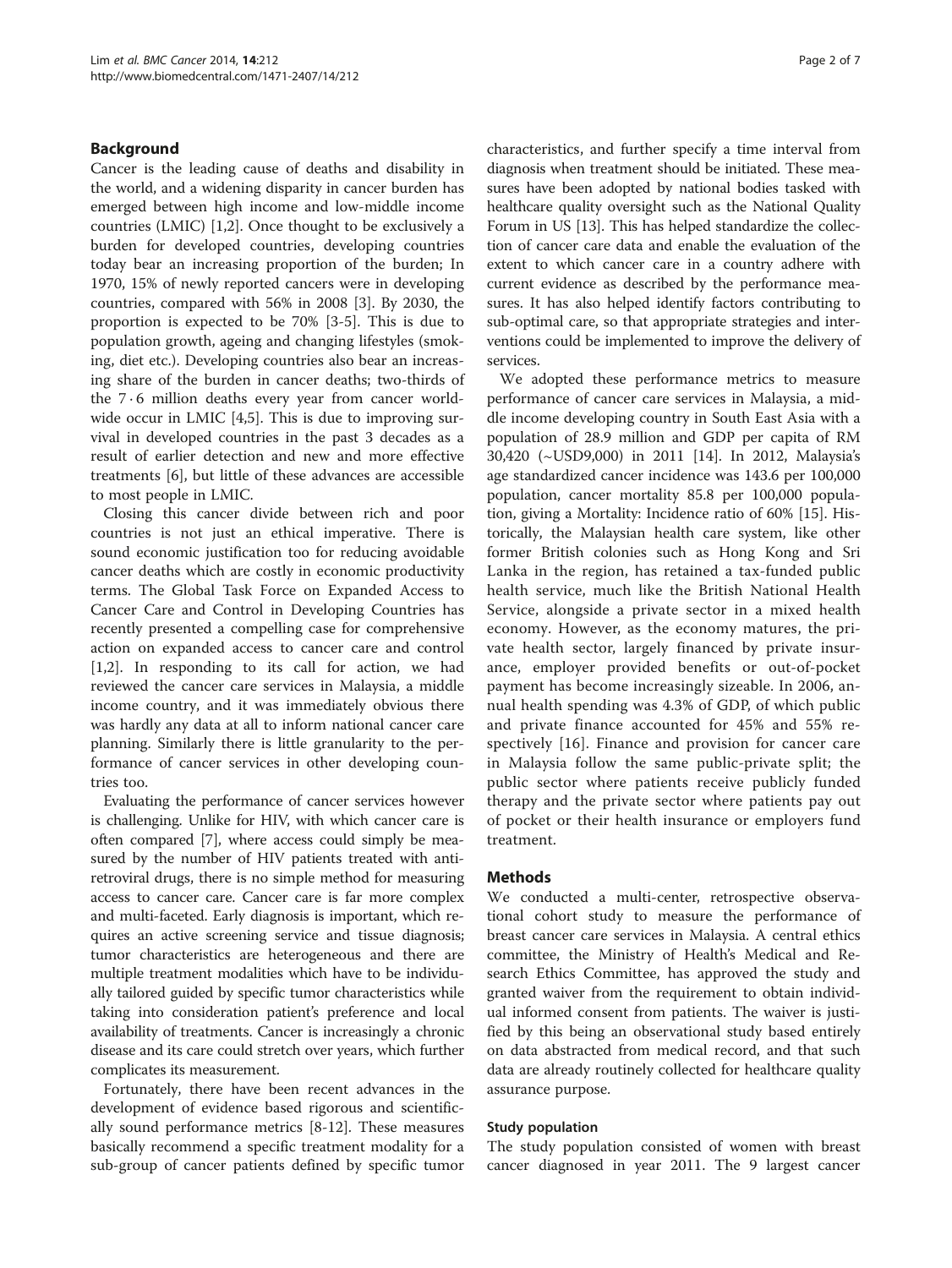centres (centers with 2 or more mega-voltage machines) from both the public and private sector in Peninsular Malaysia were invited to participate of which 8 agreed to. Each centre was required to enroll all patients diagnosed and treated in the year 2011. Only Malaysian patients with primary breast carcinoma are included. Cases are identified through hospital register as well as operative surgery, chemotherapy and radiotherapy records. Case ascertainment for 3 of the centers was independently verified to be complete (100%).

#### Study assessment and definitions

At enrollment, data were abstracted from patients' medical and histo-pathology (HPE) reports by trained data collectors. Demographic data abstracted include age, sex race and nationality; tumor characteristics include histologic type, grade, location, extent, and size; lymph node and distant organ metastases. Staging of disease was based on the American Joint Committee on Cancer (AJCC 7th Edition) criteria. AJCC stage I or II disease were considered early breast cancer (EBC), stage III locally advanced BC (LABC) and stage IV metastatic BC (MBC). After enrollment, all patients were followed up for 12 months to collect data on their subsequent exposure to cancer-directed therapies, which were abstracted from medical, operative surgery, chemotherapy and radiotherapy records.

For the purpose of measuring breast cancer care performance, we adopted the performance measures (Table 1) developed by Quality Oncology Practice Initiative (QOPI) [[8,9](#page-6-0)], American Society of Clinical Oncology/National Comprehensive Cancer Network (ASCO-NCCN) [\[10,11](#page-6-0)], American College of Surgeons' National Accreditation Program for Breast Centers (NAPBC) [[12](#page-6-0)] as well as our local clinical practice guideline [[17](#page-6-0)].

#### Independent data audit

A copy of the HPE report was retrieved for all patients enrolled from all sites to verify tumor diagnosis and characteristics. In addition, patients' demographic and treatment data from 3 sites were also subjected to independent data verification against source documents on site. The accuracy of the collected data with respect to demographics, surgery, radiotherapy, chemotherapy, hormonal therapy and trastuzumab treatment were all >95%.

#### Statistical methods

Continuous variables are described by summary statistics such as mean, median, and standard deviation and categorical (nominal/ordinal) variables by the frequencies of each category. The precision of the estimates is described by 95% confidence interval (CI).

#### Table 1 Performance measures for evaluating breast cancer care services in Malaysia

| # | Performance measure                                                                                                                                                                              | Source                      |
|---|--------------------------------------------------------------------------------------------------------------------------------------------------------------------------------------------------|-----------------------------|
|   | Diagnostic services                                                                                                                                                                              |                             |
|   | Pathology report confirming malignancy                                                                                                                                                           | QOPI [8,9]                  |
|   | Biomarker information                                                                                                                                                                            | QOPI [8,9]                  |
|   | Treatment services                                                                                                                                                                               |                             |
|   | Surgery for women under age 70 with<br>Stage I to III breast cancer within 60 days<br>of date of diagnosis                                                                                       | Malaysian guideline<br>[17] |
|   | Adjuvant multi-agent (combination)<br>chemotherapy for women under age 70<br>with Stage I (T1c) to III ER/PR negative<br>breast cancer within 120 days of date<br>of diagnosis                   | ASCO-NCCN [10,11]           |
|   | Radiation therapy for women under age<br>70 with Stage I to III breast cancer who<br>had breast conserving surgery for breast<br>cancer within 1 year (365 days) of date<br>of diagnosis         | ASCO-NCCN [10,11]           |
|   | Radiation therapy for women under age<br>70 who had mastectomy for breast cancer<br>with node + (four or more positive regional<br>lymph nodes) within 1 year (365 days) of<br>date of diagnosis | NAPBC <sub>[12]</sub>       |
|   | Tamoxifen or Aromatase Inhibitor for<br>women greater than age 17 with Stage<br>I (T1c) to III ER or PR positive breast cancer<br>within 1 year (365 days) of date of diagnosis                  | <b>ASCO-NCCN [10,11]</b>    |
|   | Trastuzumab therapy for women greater<br>than age 17 with Stage I (T1c) to III HER2<br>positive breast cancer within 1 year<br>(365 days) of date of diagnosis                                   | QOPI [8,9]                  |

#### Results

The 8 participating centres enrolled a total of 889 patients in 2011. One hundred and thirty two patients were excluded because of incomplete data (121 patients for date of diagnosis, 11 for tumor staging). Thus the final sample size was 757 subjects, which represent about 20% of all incident breast cancers in Malaysia in 2011.

#### Patients' demographic and tumor characteristics

Table [2](#page-3-0) shows the patients' demographic and tumor characteristics. The mean age of the women was only 53 years; about 40% was aged <50 years. 61% of patients were diagnosed with Early Breast Cancer (Stage 1 or 2, EBC), another 27% with Locally Advanced Cancer and 11% with late stage metastatic cancer. 65% were ER+, 57% PR+, 28% HER2+ and 12% triple negative.

#### Cancer care performance

Table [3](#page-3-0) summarizes the performance results of Malaysian cancer diagnostic services. For patients first presenting at a treatment centre, it took a median of 9 days to arrive at a diagnosis of cancer. All patients (100%) had a pathology report confirming malignancy. One hundred and seventy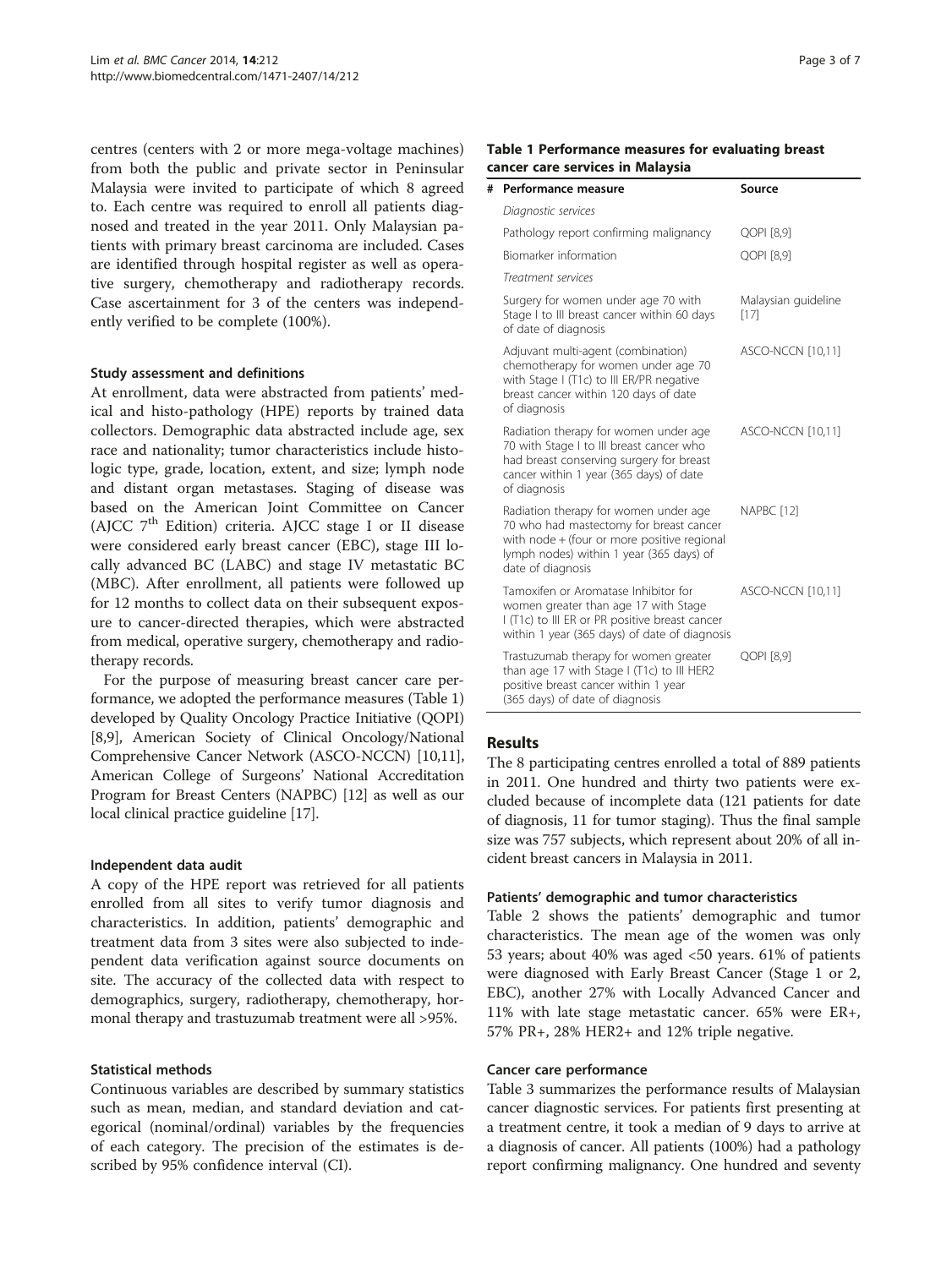<span id="page-3-0"></span>

| Patient<br>characteristics | <b>Statistics</b>                                      | <b>Results</b> |
|----------------------------|--------------------------------------------------------|----------------|
| Number of<br>patients      | Number                                                 | 757(100%)      |
| Age, years                 | Mean (SD)                                              | 53(11)         |
|                            | Median (IQR)                                           | 53(46, 61)     |
|                            | (Min, Max)                                             | (23, 87)       |
| Age distribution           | No. (%) age < 40                                       | 88(12)         |
|                            | No. (%) age 40 to 49                                   | 199(26)        |
|                            | No. (%) age 50 to 59                                   | 262(35)        |
|                            | No. (%) age > =60                                      | 208(27)        |
| Sex                        | No. (%) male                                           | O(0)           |
|                            | No. (%) female                                         | 757(100)       |
| Race                       | No. (%) Malay                                          | 264(35)        |
|                            | No. (%) Chinese                                        | 377(50)        |
|                            | No. (%) Indian                                         | 95(13)         |
|                            | No. (%) Orang Asli                                     | 1(0)           |
|                            | No. (%) Bumiputera Sabah                               | O(0)           |
|                            | No. (%) others                                         | 20(3)          |
| Stage at diagnosis*        | No. (%) Early Breast<br>Cancer (EBC)                   | 463(61)        |
|                            | No. (%) Locally Advanced<br>Breast Cancer (LABC)       | 207(27)        |
|                            | No. (%) Metastatic Breast<br>Cancer (MBC)              | 87(11)         |
| Tumor size*                | No (%) T1 (1 to 20 mm)                                 | 207(27)        |
|                            | No (%) T2 (21 to 50 mm)                                | 246(32)        |
|                            | No (%) T3 (> 50 mm)                                    | 80(11)         |
|                            | No (%) unknown                                         | 224(30)        |
| Regional node*             | No (%) negative node                                   | 206(27)        |
|                            | No (%) 1–3 positive node                               | 117(15)        |
|                            | No (%) 4–10 positive node                              | 75(10)         |
|                            | No (%) >10 positive node                               | 49(6)          |
|                            | No (%) unknown                                         | 310(41)        |
| Tumor histology*           | No (%) infiltrating duct<br>carcinoma, NOS             | 653(86)        |
|                            | No (%) intraductal carcinoma,<br>non-infiltrating, NOS | 25(3)          |
|                            | No (%) other carcinomas                                | 79(10)         |
| Grading*                   | No (%) grade 1                                         | 50(7)          |
|                            | No (%) grade 2                                         | 261(34)        |
|                            | No (%) grade 3                                         | 256(34)        |
|                            | No (%) no information                                  | 190(25)        |
| Biomarkers                 | No. (%) ER+                                            | 494(65)        |
|                            | No. (%) missing information<br>on ER                   | 37(5)          |
|                            | No. (%) PR+                                            | 434(57)        |
|                            | No. (%) missing information on PR                      | 40(5)          |

#### Table 2 Patient and tumor characteristics at diagnosis (Continued)

| No. (%) ER+/PR+                                              | 516(68) |
|--------------------------------------------------------------|---------|
| No. (%) missing information on ER & PR                       | 36(5)   |
| No. (%) HER2 $ISH + or$ IHC $+$ if ISH<br>missing or unknown | 209(28) |
| No. (%) missing information on HER2                          | 169(22) |
| No. (%) HER2 -                                               | 379(50) |
| No. $(\%)$ Triple positive (ER+, PR + HER+)                  | 95(13)  |
| No. (%) Triple negative (ER-, PR- HER-)                      | 94(12)  |
| No. (%) missing information ER, PR<br>and/or HER             | 173(23) |

\*Results on Staging and Histologic findings (tumor size, node, histology grade) may not be consistent with one another because data on the former were abstracted from patients' medical records or treatment plan while latter were abstracted from histo-pathology report submitted by participating sites.

three patients however had no information on one or more tumor biomarkers (5% ER, 5% PR and 22% HER2).

Table [4](#page-4-0) summarizes the performance results of Malaysian cancer treatment services. Breast cancer surgery was highly accessible; 671 (89%) patients had surgery with a median time from diagnosis to surgery of only 11 days. Only 25% of patients underwent breast conserving surgery.

Performance for the 3 treatment modalities, radiation, chemotherapy and hormonal therapy, were comparable. Four hundred and seventy three (62%) patients had chemotherapy with a median time from diagnosis to treatment of 51 days. Most had an alkylating agents (95%), anthracycline antibiotics (86%) or anti-metabolites (76%); only 41% of patients had a taxane. 75% of patients eligible for chemotherapy had care that adhere with the performance measure and received therapies within the prescribed time.

Four hundred and sixty nine (62%) patients had radiotherapy with a median time from diagnosis to treatment of 194 days. Half of them had whole breast external irradiation while 38% had tumour bed (boost) irradiation.

Table 3 Performance of cancer diagnostic services for a breast cancer cohort in Malaysia, in year 2011

| #                | Performance of cancer diagnostic services                                   | $N = 757$ |
|------------------|-----------------------------------------------------------------------------|-----------|
| $\mathbf{1}$ .   | Median (IQR) duration from first presentation<br>at site to diagnosis, days | 9(4, 9)   |
| 2.               | Number (%) of patients with Pathology report<br>confirming malignancy       | 757(100)  |
| 3.               | Number (%) of patients with information on ER                               | 720(95)   |
| $\overline{4}$ . | Number (%) of patients with information on PR                               | 717(95)   |
| .5.              | Number (%) of patients with information on HER2                             | 588(78)   |
| 6.               | Number (%) of patients without information on<br>FR or PR or HFR2           | 173(23)   |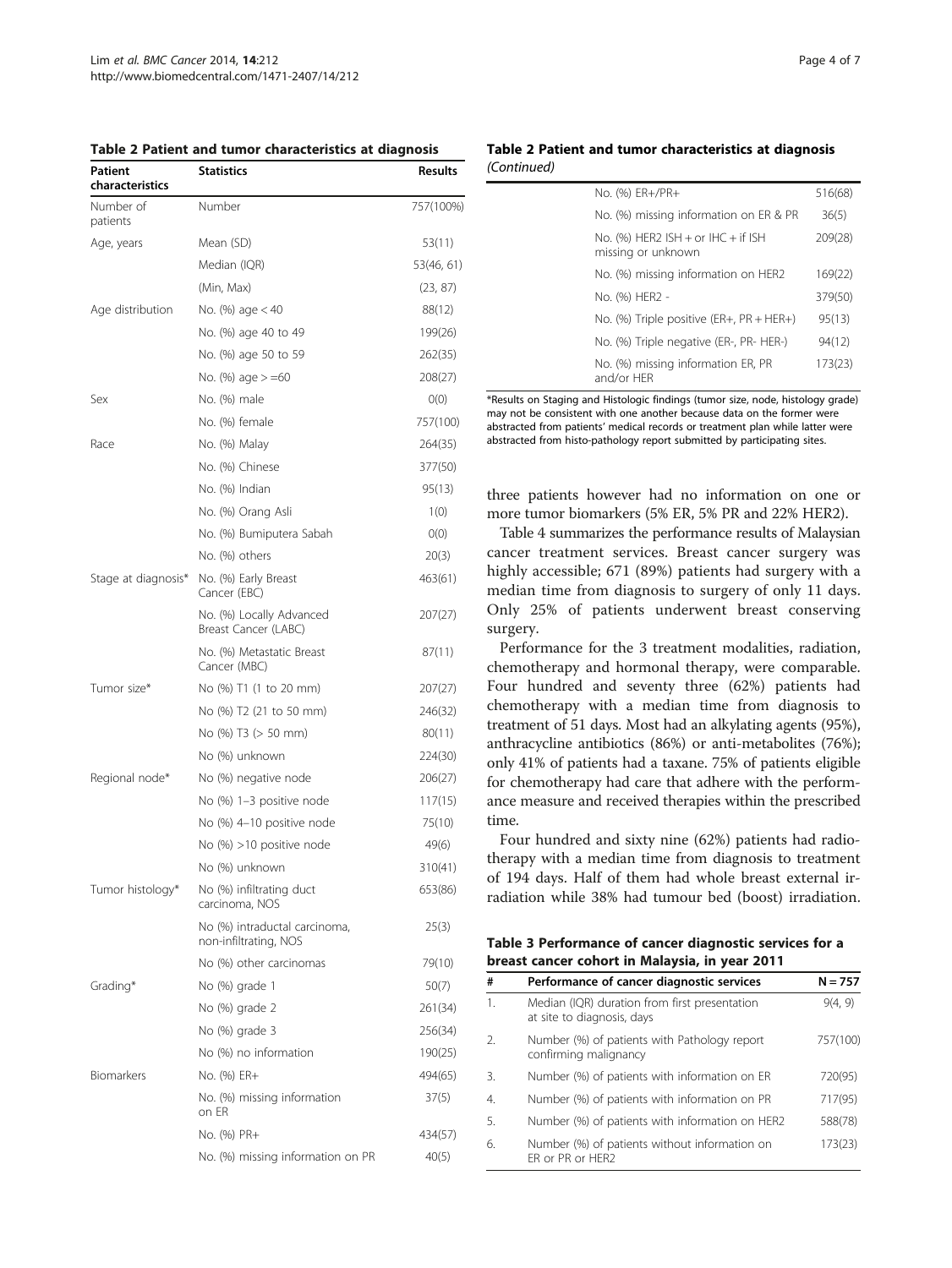| #  | Performance measures for cancer treatment<br>services                                                                                                   | Number of patients eligible<br>for inclusion for the<br>performance measure<br>(Denominator) | Percent of patients<br>whose care adhere<br>with performance<br>measure | 95% CI of percent of<br>patients whose care adhere<br>with performance measure |
|----|---------------------------------------------------------------------------------------------------------------------------------------------------------|----------------------------------------------------------------------------------------------|-------------------------------------------------------------------------|--------------------------------------------------------------------------------|
| 1. | Patients under age 70 with Stage I to III Breast<br>cancer who received Surgery within 2 months of<br>diagnosis                                         | 610                                                                                          | 82%                                                                     | (79, 85)                                                                       |
| 2. | Patients under age 70 with Stage I (T1c) to III ER/PR<br>negative Breast cancer who received<br>Chemotherapy within 4 months of diagnosis               | 171                                                                                          | 75%                                                                     | (68, 81)                                                                       |
| 3. | Patients under age 70 with Stage I to III Breast<br>cancer who received Radiation therapy after breast<br>conserving surgery within 1 year of diagnosis | 159                                                                                          | 77%                                                                     | (69, 83)                                                                       |
| 4. | Patients under age 70 Node + Breast cancer who<br>received Radiation therapy after mastectomy within<br>1 year of diagnosis                             | 89                                                                                           | 81%                                                                     | (71, 88)                                                                       |
| 5. | Patients under age 70 with Stage I (T1c) to III ER or<br>PR positive Breast cancer who received Tamoxifen<br>or AI within 1 year of diagnosis           | 428                                                                                          | 76%                                                                     | (72, 80)                                                                       |
| 6. | Patients under age 70 with Stage I (T1c) to III HER2<br>positive Breast cancer who received Trastuzumab<br>within 1 year of diagnosis                   | 172                                                                                          | 19%                                                                     | (14, 26)                                                                       |

#### <span id="page-4-0"></span>Table 4 Performance of cancer treatment services for a breast cancer cohort in Malaysia in year 2011

77% of eligible patients had radiotherapy after breast conserving surgery within the prescribed time, while 81% who had radiotherapy after mastectomy had care that adhered with the performance measure. Four hundred and thirty (57%) patients had hormonal therapy with a median time from diagnosis to treatment of 171 days. Most had tamoxifen (85%), only 13% of patients had an aromatase inhibitor. And 76% of eligible patients had care that adhered with the performance measure. For a subset of these patients  $(N = 89)$  whose care did not adhere with the performance measures, further investigations showed the common reasons for non- adherence were the patients having sought care in another centre (33%), sought alternative or traditional treatment (16%) or they had refused treatment (50%).

For patients with HER2 positive cancer, access to targeted therapy (trastuzumab) was very limited; only 19% of eligible patients could be treated.

#### Discussion and conclusion

Breast cancer is a common disease across the world but outcomes vary significantly between high and low income countries. Most women diagnosed with breast cancer in high-income countries can reasonably expect to be cured and enjoy a long life expectancy. Such progress has been made possible by screening programmes that enable early detection and by the use of multiple modality treatments. However, in low and middle income countries, underresourced and under-performing health services continue to fail to deliver adequate screening and treatments leading to poor outcomes for patients with breast cancer.

In the year 2011, we measure the performance of breast cancer care to inform our advocacy for better cancer services in Malaysia. The study sample is large (20% of incident cases in 2011) but it is not likely to be representative of the population it aims to describe. The cancer care performance results presented here are likely to be better than they really were (optimistic bias). Firstly, patients were enrolled from 8 of the 9 leading cancer centers in Peninsular Malaysia where cancer specialist manpower and physical infrastructure are concentrated. Clearly large number of BC patients in Malaysia received care in less well-resourced settings and they are not included in this study. Secondly, only patients with complete data can be included in the performance measure analysis. For example, for the measure "Patients under age 70 with Stage I to III ER/PR negative Breast cancer who received Chemotherapy within 4 months of diagnosis", to be included in this analysis require a patient to have complete data (non-missing) on date of diagnosis and date treatment was started, details on staging (T1c or Stage II or III), ER and PR, age (18– 69 years) and treatment course (only the first is counted). However as shown in Table [2,](#page-3-0) critical data to inform clinical decision making were frequently missing (30% for tumor size, 22% for HER2 etc.) in the real world practice in developing countries. In so far that patients with more complete information are likely to receive better care, the results are optimistically biased. Thus, the cancer care performance results presented here represent the upper bound of what is achievable in a middle income country. The results however are unlikely to be affected by selection bias due to selective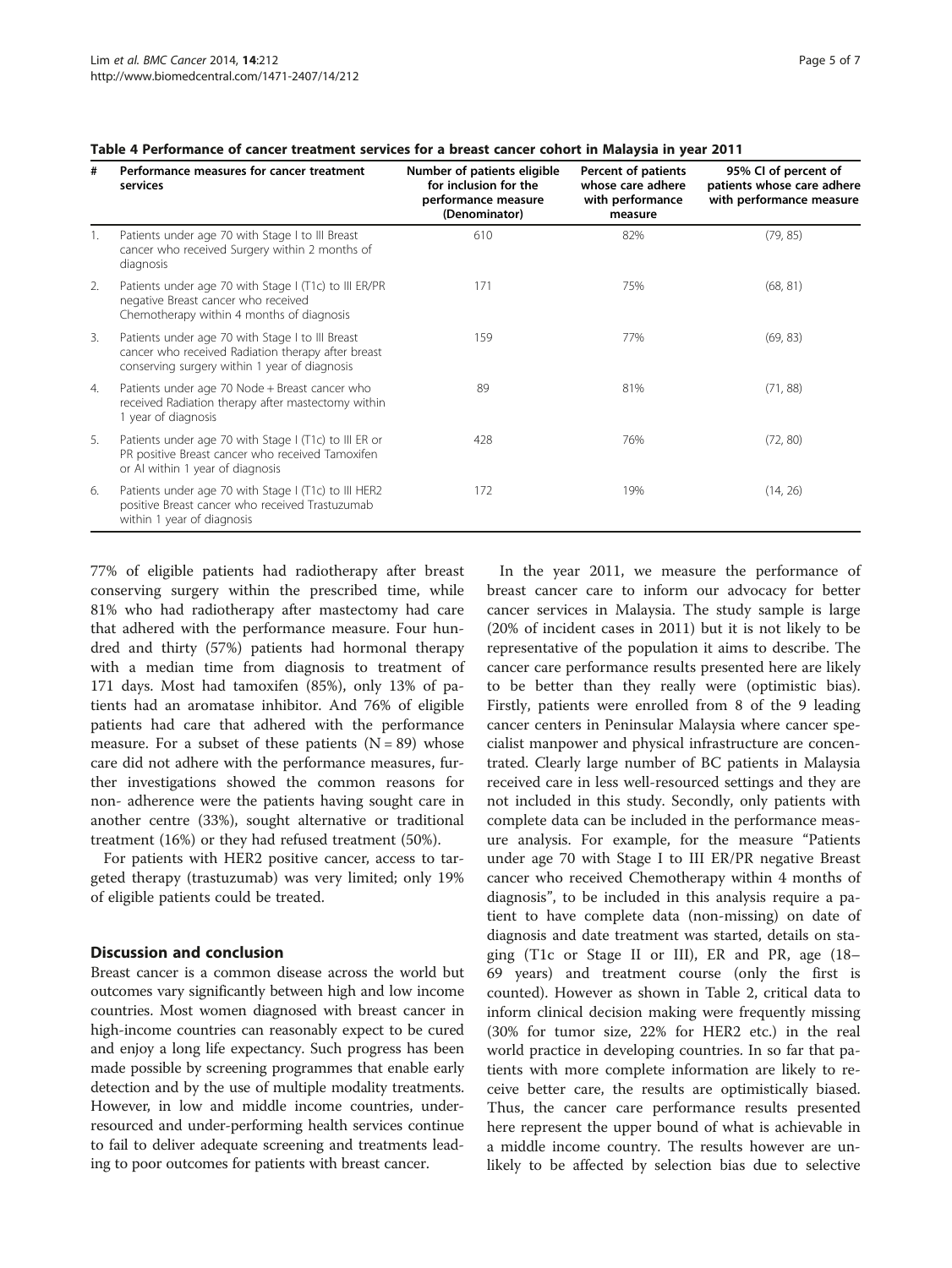enrolment as we had 100% case ascertainment within centres. Similarly selective reporting is also unlikely as an independent audit has verified the accuracy of the data. The estimate of non-adherence with performance measure does not take into account individual physician practice style or patient preference; the performance measures were designed to ignore such considerations [\[10](#page-6-0)].

The performance results were mixed. Late presentation was 40% which is the same as more than 10 years ago when this was first reported [[18,19\]](#page-6-0), indicating little progress at all in cancer screening services in the past 10 years, notwithstanding stage shift due to changes in AJCC definition over the years. On the positive side, we found timely access to diagnostic and breast surgery services. The interval from presentation to tissue diagnosis was short, and all who needed surgery could receive it with only a short wait. Performance of radiation, chemotherapy and hormonal therapy services were probably acceptable. About 75 to 80% of patients could access these treatments in a timely fashion, and those who could not were because they sought alternative treatment or treatment elsewhere, or they simply refused treatment. These performance results are probably creditable for a middle income country though obviously they are far below the 95% or higher adherence rates routinely reported by many centres of excellence in developed countries [\[20](#page-6-0)-[23\]](#page-6-0). Access to trastuzumab was the only problematic area in Malaysian cancer care. This was entirely due to the high cost and inadequate public funding for the treatment.

The results presented here merely describe the mean performance of the cancer care provided by 8 leading centers in Malaysia, 2 of these centres are publicly owned. We did not address the likely variation in cancer care performance between centres or between public and privately owned centres for several reasons. The study protocol explicitly prohibits comparative performance analysis between centres. This was necessary to attract centers to voluntarily contribute data to this study mostly at their own expense. Besides the sensitivity of comparative performance analysis, defining whether a patient is private or public is not straightforward in a highly fragmented cancer care system, such as the one in Malaysia. The boundary between centers are ill-defined and porous. One of the public centre in our sample also treat fees paying patients within the same centre alongside public patients. Another public hospital in the sample routinely outsource radiotherapy services to private centres. Oncologists in public hospitals commonly (probably almost all of them) practice privately and many of their private patients see them in their public practice too and vice versa. And finally in the course of their cancer care, all patients frequently move between centres whether within the public or private sector or between the 2 sectors.

A high performing health service is crucial to translating medical advances into improved health for the population. To our knowledge, this is the first time cancer service in a developing country has been subjected to measurement using standardized performance metrics. Clearly there is room for improvement. The results are useful too as a baseline against which future improvement will be measured. The results also highlight the importance of routine performance measurement in healthcare, which is under-developed in many developing countries despite their high cancer burden [\[24](#page-6-0)]. Investment in health without monitoring the return on the investment and without holding the recipients of health funding and providers of healthcare accountable would be unconscionable [[25\]](#page-6-0).

Many strategies and solutions have been proposed to improve cancer services in developing countries [\[1,26,27](#page-6-0)]. First, the fragmented cancer services typically found in many middle-income countries including Malaysia need to be reformed; we should explore novel models of care delivery [\[28,29\]](#page-6-0). Second, the innovative financing, pricing and procurement strategies which had successfully aided the fight against communicable diseases such as HIV/ AIDS, could similarly be employed in cancer care to improve access to high cost medicines. The pharmaceutical industry has been responsive to the needs of developing countries by offering "access schemes" [\[7\]](#page-6-0) or second brand product [\[30](#page-6-0)] which substantially reduce prices and render the treatment more accessible. Ultimately, leadership and advocacy for cancer care needs to be strengthened. Cancer service in Malaysia as described in this study has much to learn yet from other high cost services such as dialysis. Able leadership and the will to radically reform the financing and delivery of dialysis service informed by rigorous health policy research were crucial to achieving universal access to dialysis in Malaysia [[31](#page-6-0)]. We need to do the same for cancer care.

#### Competing interests

The authors declare no competing interests, whether of the financial or non-financial kind.

#### Authors' contributions

GCCL, ENA, GFH, CHY, NAT, KJC, JD, MMA, AKM, KFH, KR, CML, KWL, IAW and TOL jointly conceived the study idea, wrote the report and provided subject matter expertise. TOL in addition, designed the study, manage the project and data and conducted the data analysis. All authors read and approved the final manuscript.

#### Acknowledgement

We wish to thank all those whose names are not mentioned here who render their excellent service especially during the data collection and data cleaning. The full list of contributors for this study, which constitute the HPMRS Breast Cancer Study Group, can be obtained at web appendix; [http://](http://www.hrms.com.my/hpmrs/page.jsp?content=pHome) [www.hrms.com.my/hpmrs/page.jsp?content=pHome](http://www.hrms.com.my/hpmrs/page.jsp?content=pHome).

#### Funding disclosure

The HPMRS Breast Cancer study was funded by Mahkota Cancer Centre; Sime Darby Medical Centre; Mount Miriam Cancer Hospital; Nilai Medical